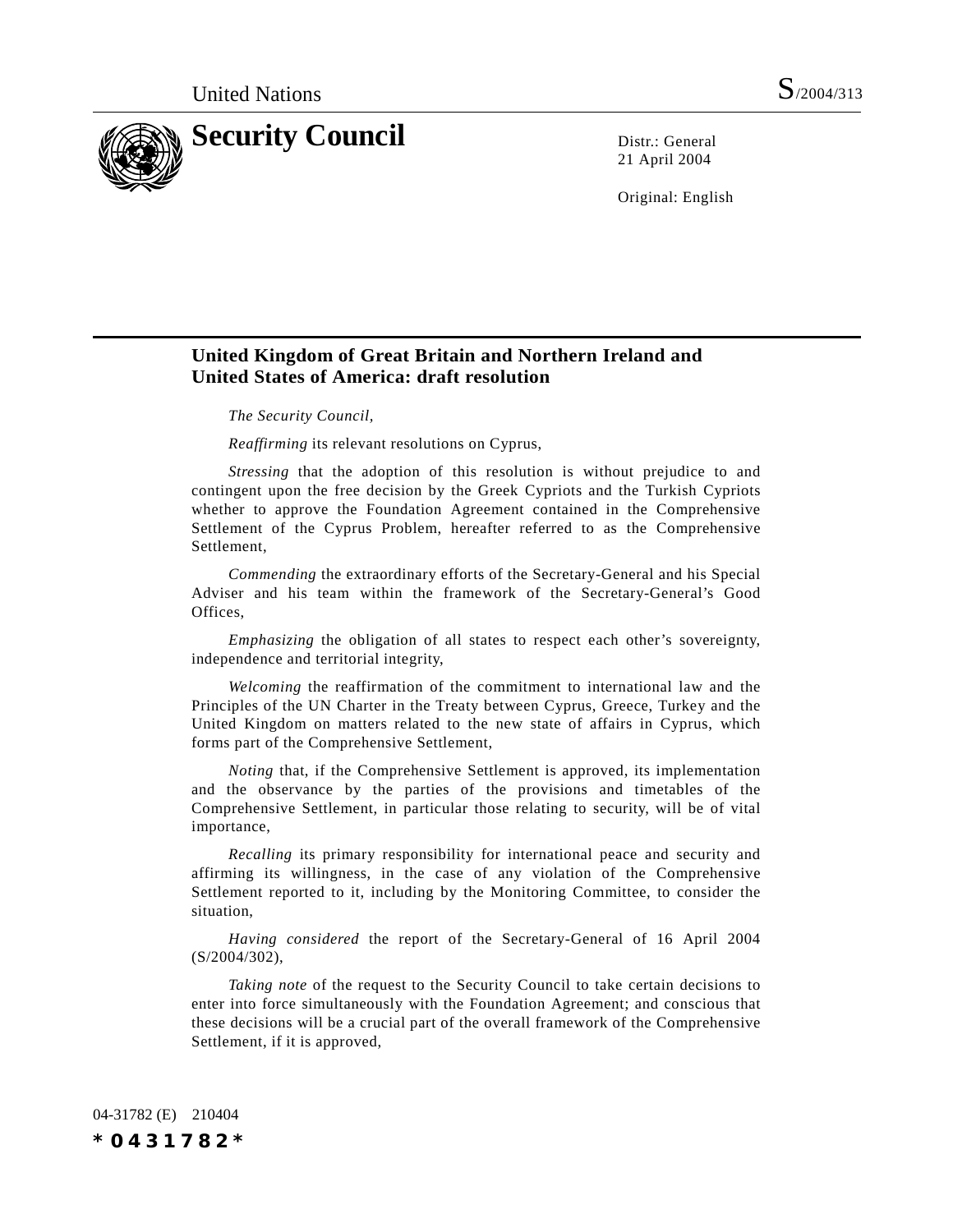*Taking note* of the Secretary-General's recommendation for a strengthened United Nations operation to provide inter alia monitoring, verification and supervision of the implementation of the Foundation Agreement,

*Noting* that in the history of Cyprus the presence in and flow to Cyprus of arms has served to fuel conflict in Cyprus and instability in the region, and that the prohibition of the supply of arms to Cyprus will be an important factor in ensuring the effective implementation of the Comprehensive Settlement, including its provisions on demilitarization, and in eliminating further threats to peace and security in the region,

1. *Decides* that the provisions set out in the annex to this resolution shall take effect only upon notification by the Secretary-General to the President of the Security Council that the Foundation Agreement has entered into force, following the free decision by the Greek Cypriots and Turkish Cypriots;

2. *Decides* to remain actively seized of the matter.

#### **Annex**

*The Security Council,*

#### **Part A**

1. *Decides* to terminate the mandate of the United Nations Peacekeeping Force in Cyprus (UNFICYP);

2. *Decides* nonetheless to maintain a United Nations operation in Cyprus which shall be known as the United Nations Settlement Implementation Mission in Cyprus (UNSIMIC);

3. *Decides also* that UNSIMIC shall remain until the Security Council decides otherwise, based on a request from the federal government of the United Cyprus Republic, with the concurrence of both constituent states;

4. *Authorizes* UNSIMIC, in accordance with Appendix E of the Comprehensive Settlement, to deploy and operate freely throughout Cyprus with a mandate to monitor the implementation of the Foundation Agreement and use its best efforts to promote compliance with it and contribute to the maintenance of a secure environment; and in particular:

(a) to monitor political developments related to implementation and provide advice and good offices as required;

(b) to monitor and verify compliance with the security provisions in the Foundation Agreement, including:

(i) the dissolution of all Greek Cypriot and Turkish Cypriot forces, including reserve units, and the removal of their arms from the island;

(ii) the adjustment of Greek and Turkish forces and armaments to agreed equal levels;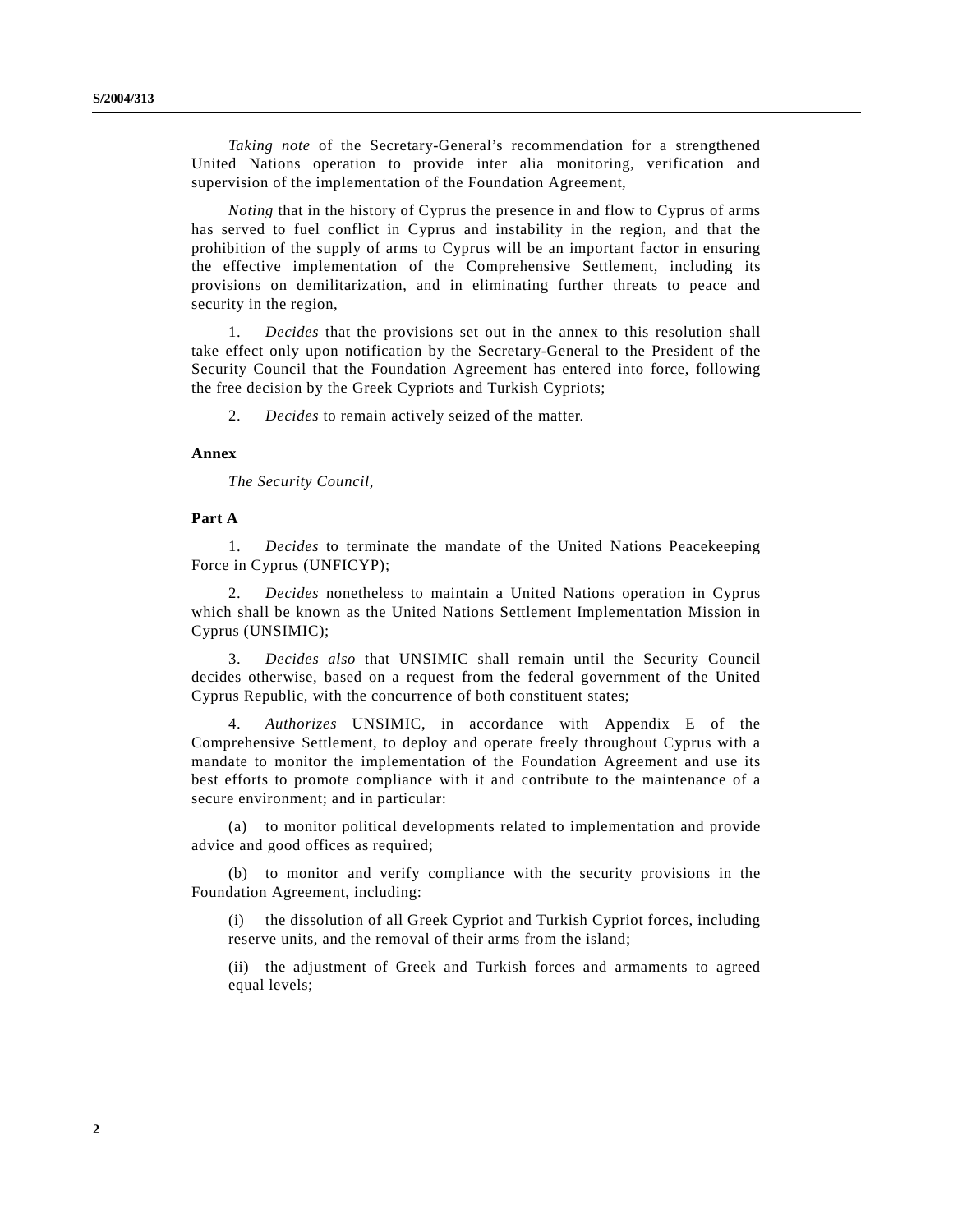(c) to monitor and verify compliance with the provisions of the Foundation Agreement pertaining to the federal and constituent state police;<sup>1</sup>

(d) to use its best efforts to ensure the fair and equal treatment under the law of persons from one constituent state by the authorities of the other;

(e) to supervise the activities relating to the transfer of areas subject to territorial adjustment, including through assumption of territorial responsibility for agreed areas and time periods prior to transfer, without prejudice to local administration of the population;

(f) to chair and provide administrative support to, the Monitoring Committee to be established under the Treaty between Cyprus, Greece, Turkey and the United Kingdom on matters related to the new state of affairs in Cyprus;

(g) to implement its mandate through, for example, conducting patrols and establishing positions and roadblocks, as well as receiving complaints, making inquiries, presenting facts, giving formal advice and making representations to the authorities;

5. *Affirms* that UNSIMIC will be given, in a timely manner, the resources necessary to fulfil the above mandate and will therefore be configured in principle on the basis of the recommendations in the Secretary-General's report, subject to a decision by the Security Council;

6. *Calls upon* all parties represented in the Monitoring Committee related to in annex E to cooperate fully in the deployment and operations of UNSIMIC, including through ensuring the safety, security, and freedom of movement of United Nations personnel, together with the associated personnel, throughout Cyprus;

7. *Calls also upon* the Government of the United Cyprus Republic to conclude a Status-of-the-Mission agreement with the Secretary-General within 30 days of the adoption of this resolution and notes that pending the conclusion of such an agreement the terms of the model agreement dated 9 October 1990 (A/45/594) shall apply provisionally;

### **Part B**

**\_\_\_\_\_\_\_\_\_\_\_\_\_\_\_\_\_\_**

Acting under Chapter VII,

8. *Decides* that all States shall take the necessary measures to prevent the direct or indirect sale, supply or transfer, or the promotion of such sale, supply or transfer to Cyprus, by their nationals or from their territories or using their flag vessels or aircraft, of arms and any related materiel, and the provision of any technical assistance, advice or training, financing or financial assistance, related to military activities to Cyprus;

9. *Decides also* that the measures imposed by paragraph 8 above shall not apply to:

(i) supplies to UNSIMIC;

<sup>1</sup> Observation: The United Nations operation would not assume direct responsibility for the enforcement of law and order.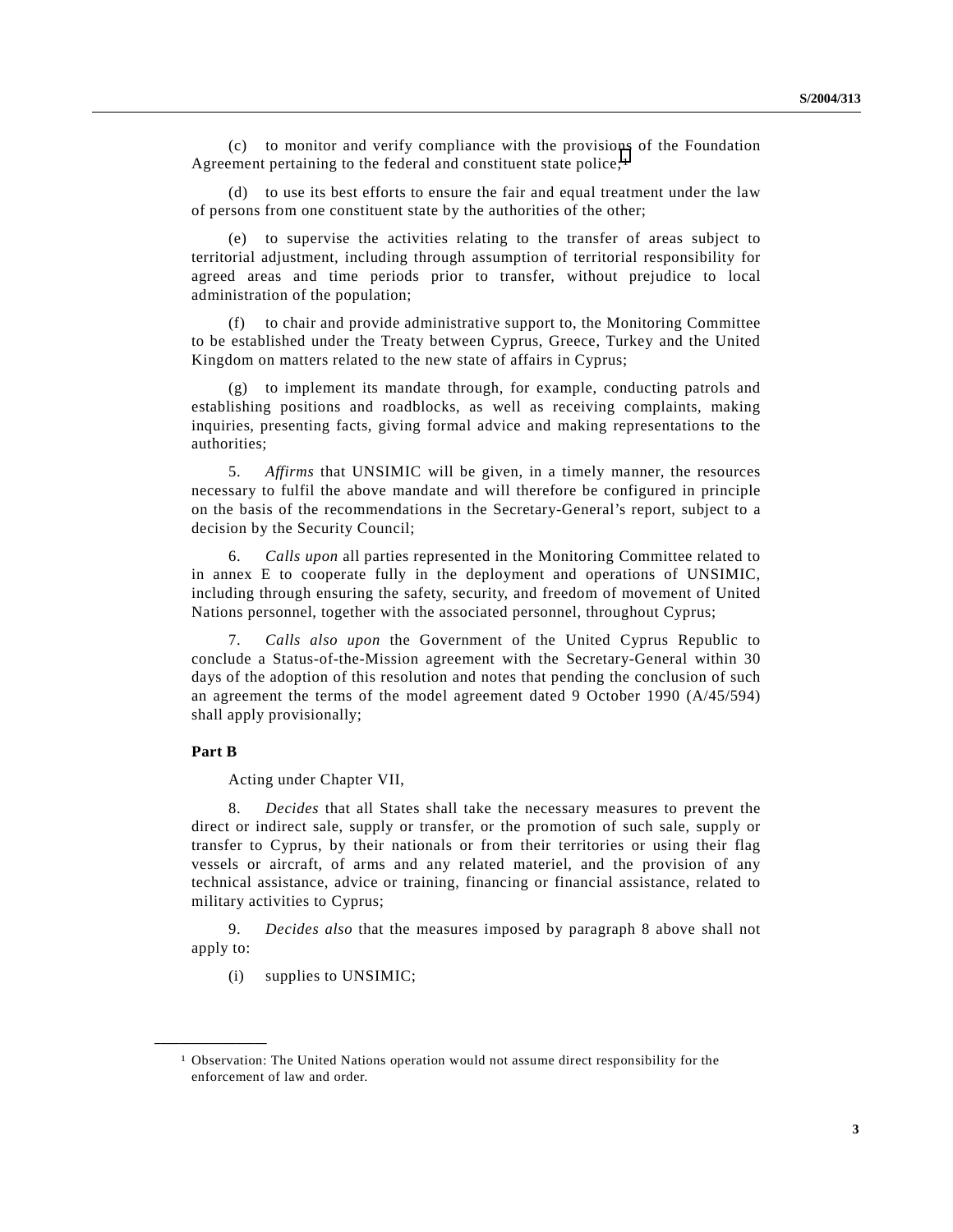(ii) supplies required by the United Cyprus Republic for federal and constituent state police activities;

(iii) supplies for those forces stationed in Cyprus in accordance with international treaties to which the United Cyprus Republic is a party;

(iv) supplies of non-lethal military equipment, including flak jackets, military helmets and armoured vehicles, intended solely for humanitarian or protective use, and related technical assistance and training, by UN personnel, representatives of the media, and humanitarian and development workers and associated personnel for their personal use only;

10. *Decides further* to establish, in accordance with rule 28 of its provisional rules of procedure, a Committee of the Security Council consisting of all the members of the Council, to undertake the following tasks and to report on all aspects of its work to the Council with its observations and recommendations;

(a) to seek from all States further information regarding the action taken by them with a view to implementing effectively the measures imposed by paragraph 8 above, and thereafter to request from them whatever further information it may consider necessary;

(b) to consider information brought to its attention by States or by the Monitoring Committee concerning violations of the measures imposed by paragraph 8 above and to recommend appropriate measures in response thereto;

(c) to make periodic reports to the Security Council on information submitted to it regarding alleged violations of the measures imposed by paragraph 8 above, identifying where possible persons or entities, including vessels and aircraft, reported to be engaged in such violations;

(d) to promulgate such guidelines as may be necessary to facilitate the implementation of the measures imposed by paragraph 8 above;

11. *Calls upon* all States and all international and regional organizations to act strictly in conformity with this resolution, notwithstanding the existence of any rights granted or obligations conferred or imposed by any international agreement (other than relating to the supplies referred to in paragraph 9 (iii) above) or of any contract entered into or any licence or permit granted prior to the entry into force of the measures imposed by paragraph 8 above;

12. *Requests* the Secretary-General to provide all necessary assistance to the Committee established by paragraph 10 above and to make the necessary arrangements in the Secretariat for this purpose;

13. *Requests* the Committee established by paragraph 10 above to make information it considers relevant publicly available through appropriate media, including through the use of information technology;

14. *Decides* that the measures imposed by paragraph 8 above shall remain in place until the Security Council decides otherwise based on, inter alia, a request from the federal government of the United Cyprus Republic, with the concurrence of both constituent states, and confirmation from the Secretary-General that the continued application of the arms embargo is no longer necessary for the maintenance of international peace and security;